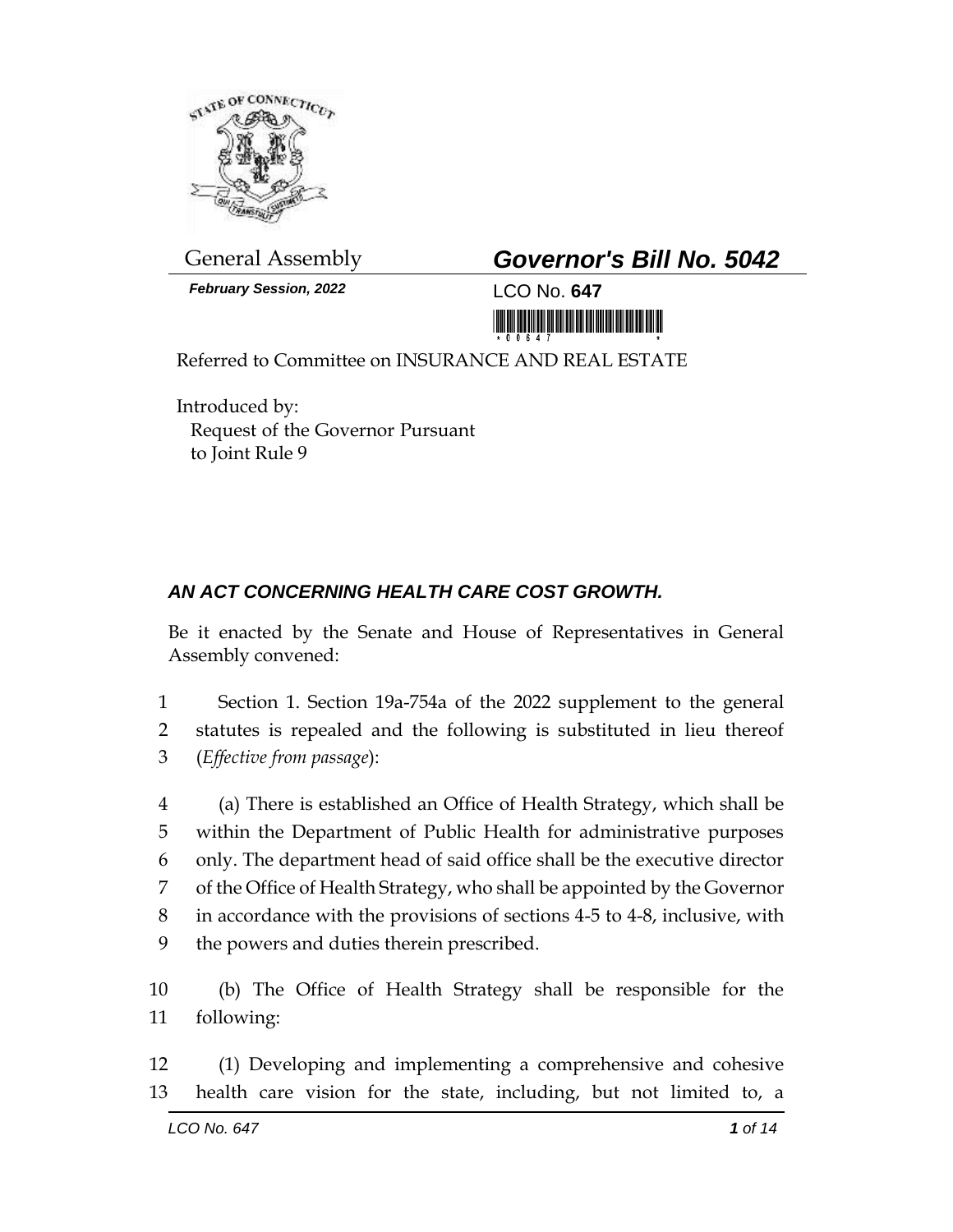coordinated state health care cost containment strategy;

 (2) Promoting effective health planning and the provision of quality health care in the state in a manner that ensures access for all state residents to cost-effective health care services, avoids the duplication of such services and improves the availability and financial stability of such services throughout the state;

 (3) **[**Directing**]** (A) Developing, innovating, directing and overseeing 21 health care delivery and payment models in the state that reduce health 22 care cost growth and improve the quality of patient care, including, but not limited to, the State Innovation Model Initiative and related successor initiatives, (B) setting an annual health care cost growth benchmark and primary care target pursuant to section 3 of this act, (C) developing and adopting health care quality benchmarks pursuant to section 3 of this act, (D) developing strategies, in consultation with 28 stakeholders, to facilitate adherence with such benchmarks and targets developed pursuant to section 3 of this act, (E) enhancing the transparency of provider entities, as defined in subdivision (13) of section 2 of this act, (F) monitoring the development of accountable care organizations and patient-centered medical homes in the state, and (G) monitoring the adoption of alternative payment methodologies in the state;

 (4) (A) Coordinating the state's health information technology initiatives, (B) seeking funding for and overseeing the planning, implementation and development of policies and procedures for the administration of the all-payer claims database program established under section 19a-775a, (C) establishing and maintaining a consumer health information Internet web site under section 19a-755b, and (D) designating an unclassified individual from the office to perform the duties of a health information technology officer as set forth in sections 17b-59f and 17b-59g;

 (5) Directing and overseeing the Health Systems Planning Unit established under section 19a-612 and all of its duties and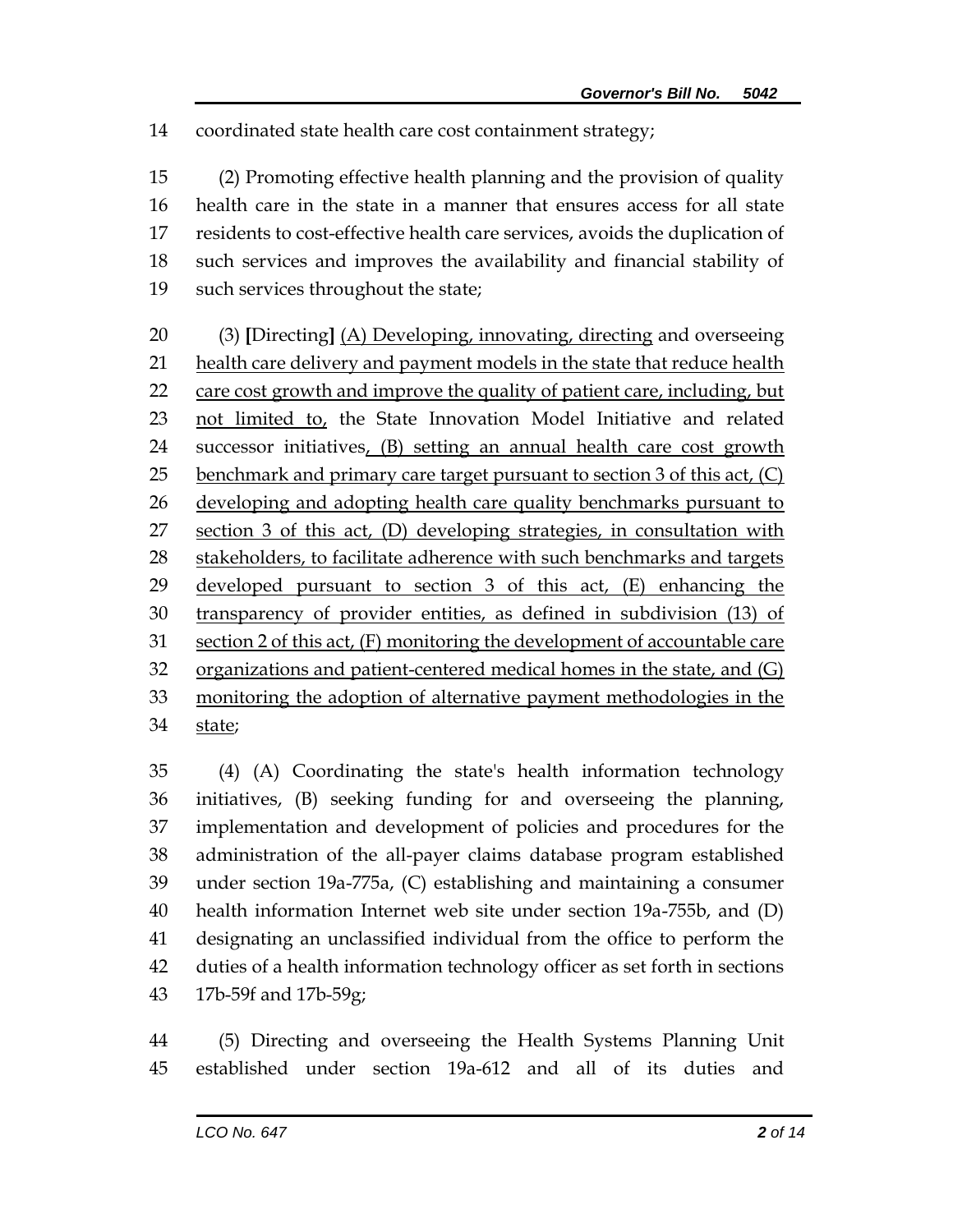responsibilities as set forth in chapter 368z;

 (6) Convening forums and meetings with state government and external stakeholders, including, but not limited to, the Connecticut Health Insurance Exchange, to discuss health care issues designed to develop effective health care cost and quality strategies; and

 (7) (A) Administering the Covered Connecticut program established under section 19a-754c in consultation with the Commissioner of Social Services, Insurance Commissioner and Connecticut Health Insurance Exchange, and (B) consulting with the Commissioner of Social Services and Insurance Commissioner for the purposes set forth in section 17b-312.

 (c) The Office of Health Strategy shall constitute a successor, in accordance with the provisions of sections 4-38d, 4-38e and 4-39, to the functions, powers and duties of the following:

 (1) The Connecticut Health Insurance Exchange, established pursuant to section 38a-1081, relating to the administration of the all-payer claims database pursuant to section 19a-755a; and

 (2) The Office of the Lieutenant Governor, relating to the (A) development of a chronic disease plan pursuant to section 19a-6q, (B) housing, chairing and staffing of the Health Care Cabinet pursuant to section 19a-725, and (C) (i) appointment of the health information technology officer, and (ii) oversight of the duties of such health information technology officer as set forth in sections 17b-59f and 17b-59g.

 (d) Any order or regulation of the entities listed in subdivisions (1) and (2) of subsection (c) of this section that is in force on July 1, 2018, shall continue in force and effect as an order or regulation until amended, repealed or superseded pursuant to law.

 Sec. 2. (NEW) (*Effective from passage*) For the purposes of this section and sections 3 to 7, inclusive, of this act: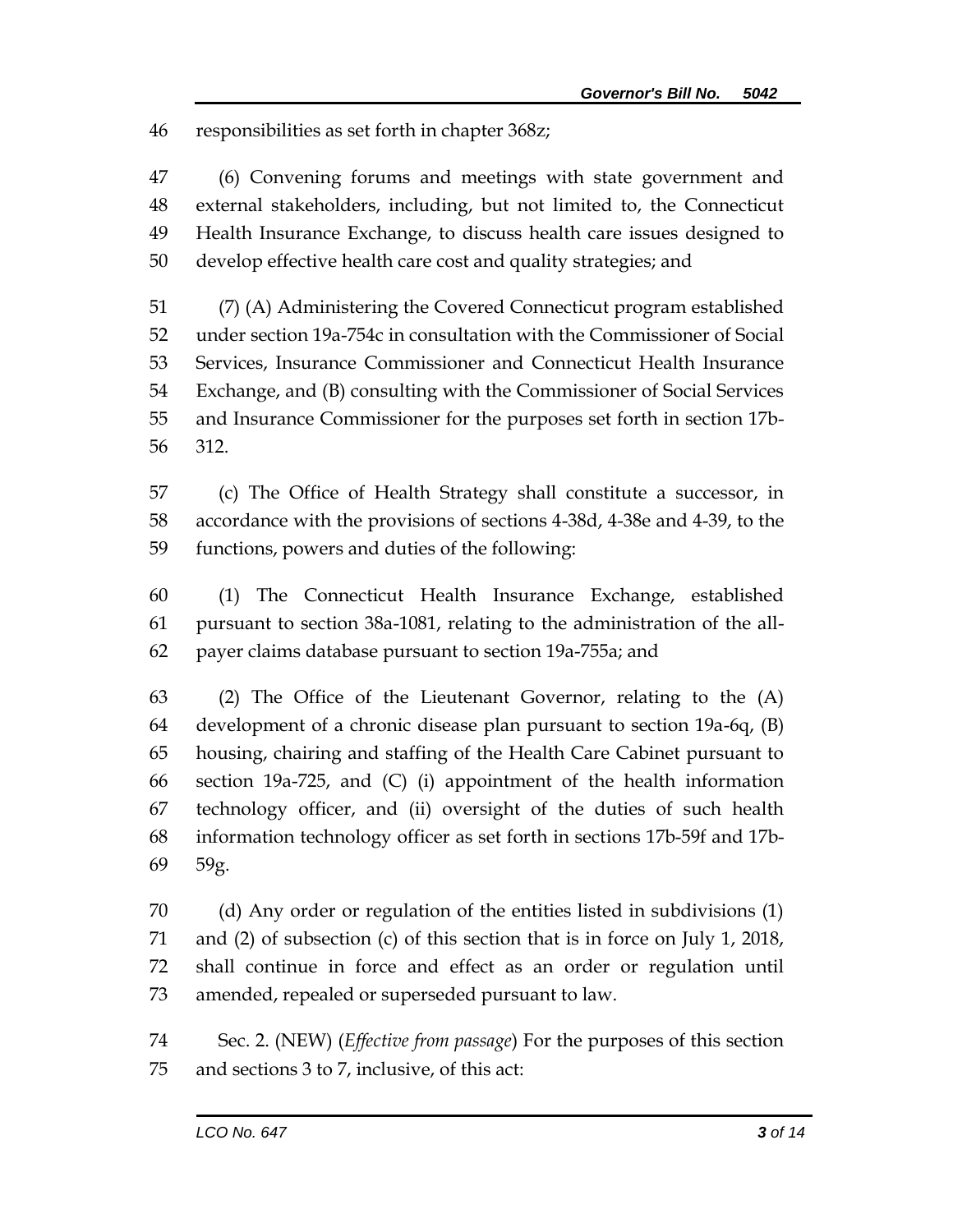(1) "Drug manufacturer" means the manufacturer of a drug that is: (A) Included in the information and data submitted by a health carrier pursuant to section 38a-479qqq of the general statutes, (B) studied or listed pursuant to subsection (c) or (d) of section 19a-754b of the general statutes, or (C) in a therapeutic class of drugs that the executive director determines, through public or private reports, has had a substantial impact on prescription drug expenditures, net of rebates, as a percentage of total health care expenditures;

(2) "Executive director" means the executive director of the office;

 (3) "Health care cost growth benchmark" means the annual benchmark established pursuant to section 3 of this act;

 (4) "Health care quality benchmark" means an annual benchmark established pursuant to section 3 of this act;

 (5) "Health care provider" has the same meaning as provided in subdivision (1) of subsection (a) of section 19a-17b of the general statutes;

 (6) "Net cost of private health insurance" means the difference between premiums earned and benefits incurred, and includes insurers' costs of paying bills, advertising, sales commissions, and other administrative costs, net additions or subtractions from reserves, rate credits and dividends, premium taxes, and profits or losses;

 (7) "Office" means the Office of Health Strategy established under section 19a-754a of the general statutes, as amended by this act;

 (8) "Other entity" means a drug manufacturer, pharmacy benefits manager, or other health care provider that is not considered a provider entity;

 (9) "Payer" means a payer, including Medicaid, Medicare and governmental and nongovernment health plans, and includes any organization acting as payer that is a subsidiary, affiliate or business owned or controlled by a payer that, during a given calendar year, pays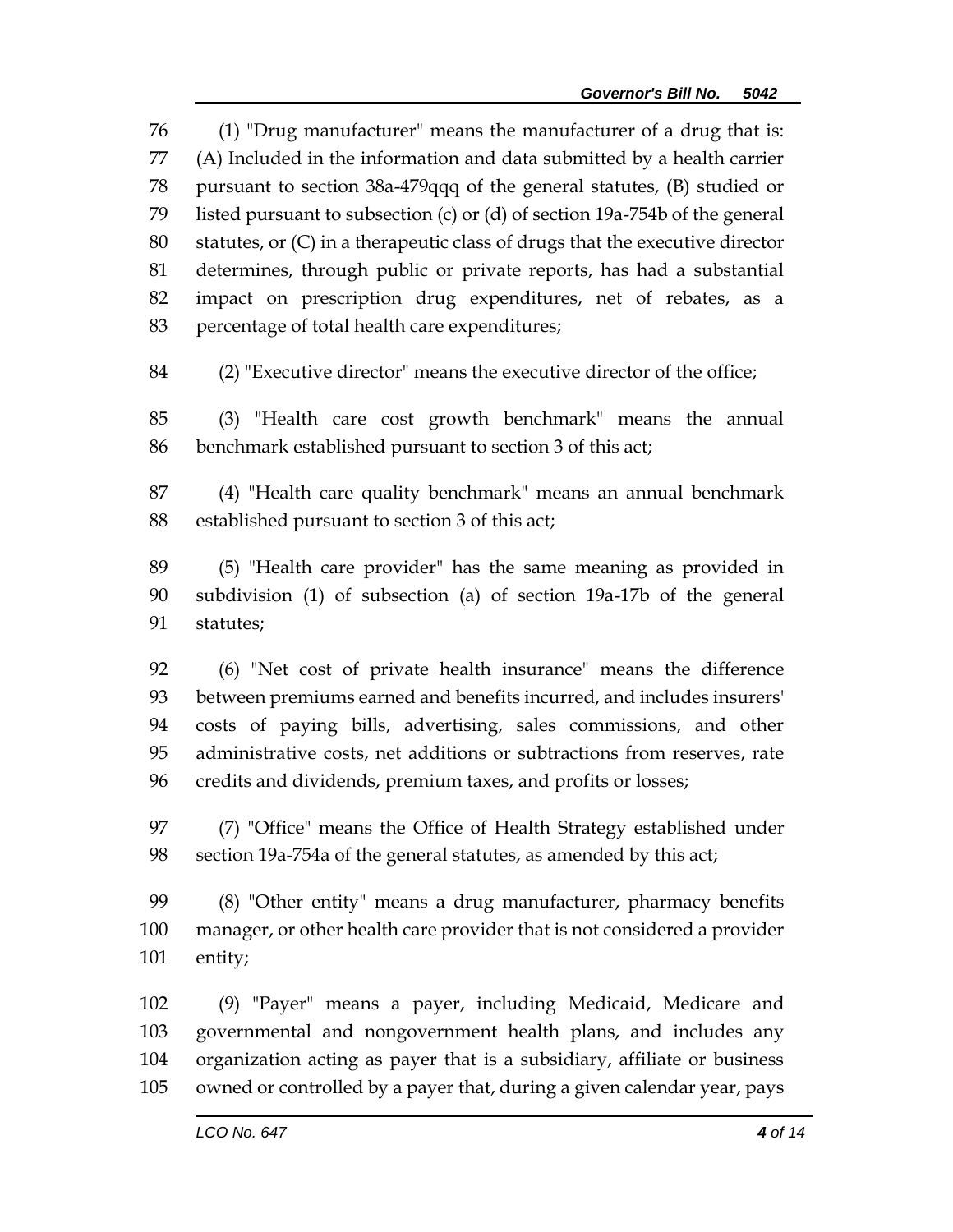health care providers for health care services or pharmacies or provider

entities for prescription drugs designated by the executive director;

 (10) "Performance year" means the most recent calendar year for which data were submitted for the applicable cost growth benchmark, 110 primary care spend target or quality benchmark;

 (11) "Pharmacy benefits manager" has the same meaning as provided in subdivision (10) of section 38a-479ooo of the general statutes;

 (12) "Primary care target" means the annual target established pursuant to section 3 of this act;

 (13) "Provider entity" means an organized group of clinicians that come together for the purposes of contracting, or are an established billing unit that, at a minimum, includes primary care providers, and that collectively, during any given calendar year, has enough attributed lives to participate in total cost of care contracts, even if they are not engaged in a total cost of care contract;

 (14) "Potential gross state product" means a forecasted measure of the economy that equals the sum of the (A) expected growth in national labor force productivity, (B) expected growth in the state's labor force, and (C) expected national inflation, minus the expected state population growth;

 (15) "Total health care expenditures" means the sum of all health care expenditures in this state from public and private sources for a given calendar year, including: (A) All claims-based spending paid to providers, net of pharmacy rebates, (B) all patient cost-sharing amounts, and (C) the net cost of private health insurance; and

 (16) "Total medical expense" means the total cost of care for the patient population of a payer or provider entity for a given calendar year, where cost is calculated for such year as the sum of (A) all claims- based spending paid to providers by public and private payers, and net of pharmacy rebates, (B) all nonclaims payments for such year,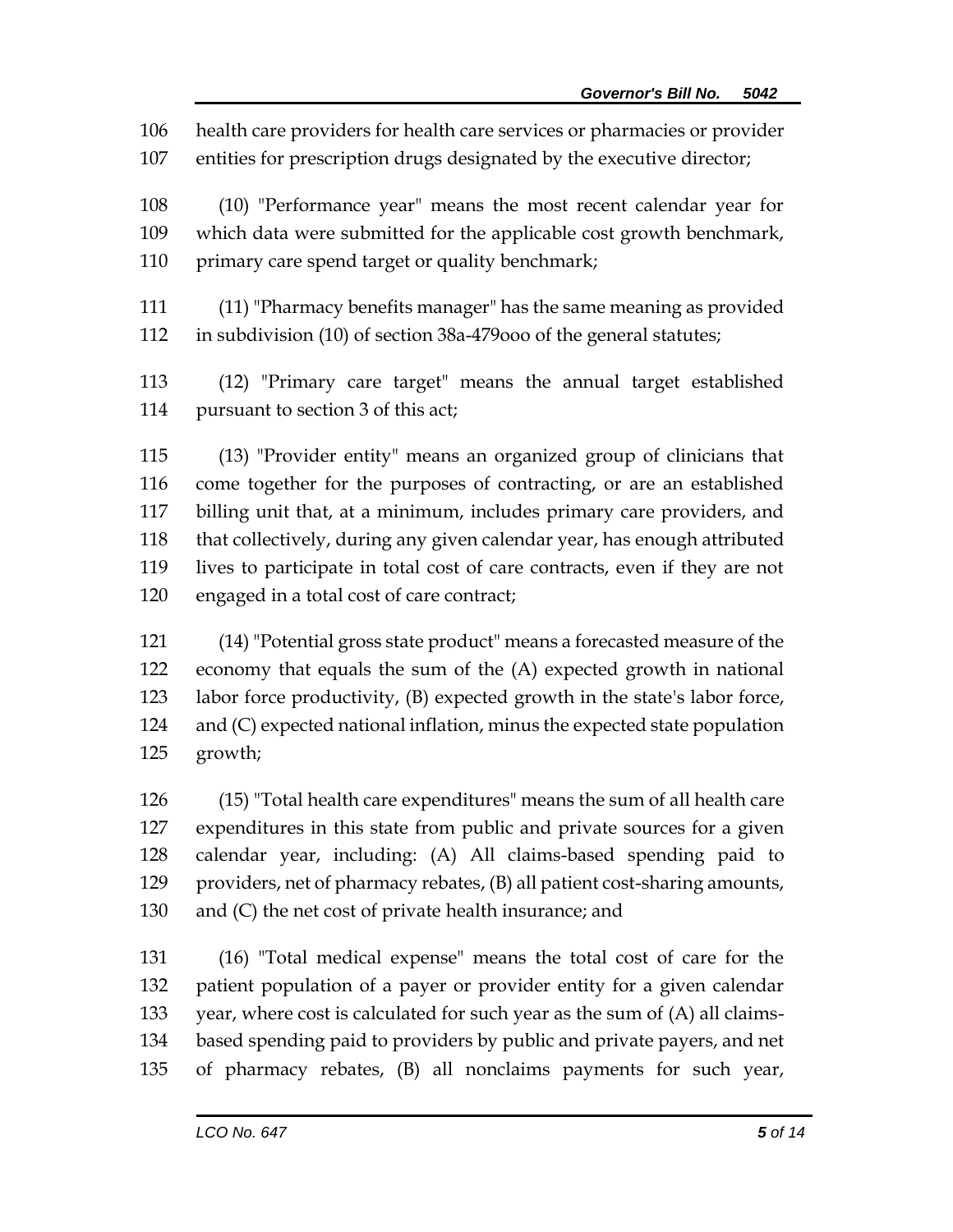including, but not limited to, incentive payments and care coordination payments, and (C) all patient cost-sharing amounts expressed on a per capita basis for the patient population of a payer or provider entity in this state.

 Sec. 3. (NEW) (*Effective from passage*) (a) Not later than July 1, 2022, the executive director shall publish (1) the health care cost growth benchmarks and annual primary care spending targets as a percentage of total medical expenses for the calendar years 2021 to 2025, inclusive, and (2) the annual health care quality benchmarks for the calendar years 2022 to 2025, inclusive, on the office's Internet web site.

 (b) (1) (A) Not later than July 1, 2025, and every five years thereafter, the executive director shall develop and adopt annual health care cost growth benchmarks and annual primary care spending targets for the succeeding five calendar years for provider entities and payers.

 (B) In developing the health care cost growth benchmarks and primary care spending targets pursuant to this subdivision, the executive director shall consider (i) any historical and forecasted changes in median income for individuals in the state and the growth rate of potential gross state product, (ii) the rate of inflation, and (iii) the most recent report, if any, prepared by the executive director pursuant to subsection (b) of section 4 of this act.

 (C) (i) The executive director may hold informational public hearings concerning the benchmarks and targets set pursuant to subsection (a) or subdivision (1) of subsection (b) of this section. Such informational public hearings shall be held at a time and place designated by the executive director in a notice prominently posted by the executive director on the office's Internet web site and in a form and manner prescribed by the executive director.

 (ii) If the executive director determines, after any informational public hearing held pursuant to this subparagraph, that a modification to any health care cost growth benchmark or annual primary care spending target is, in the executive director's discretion, reasonably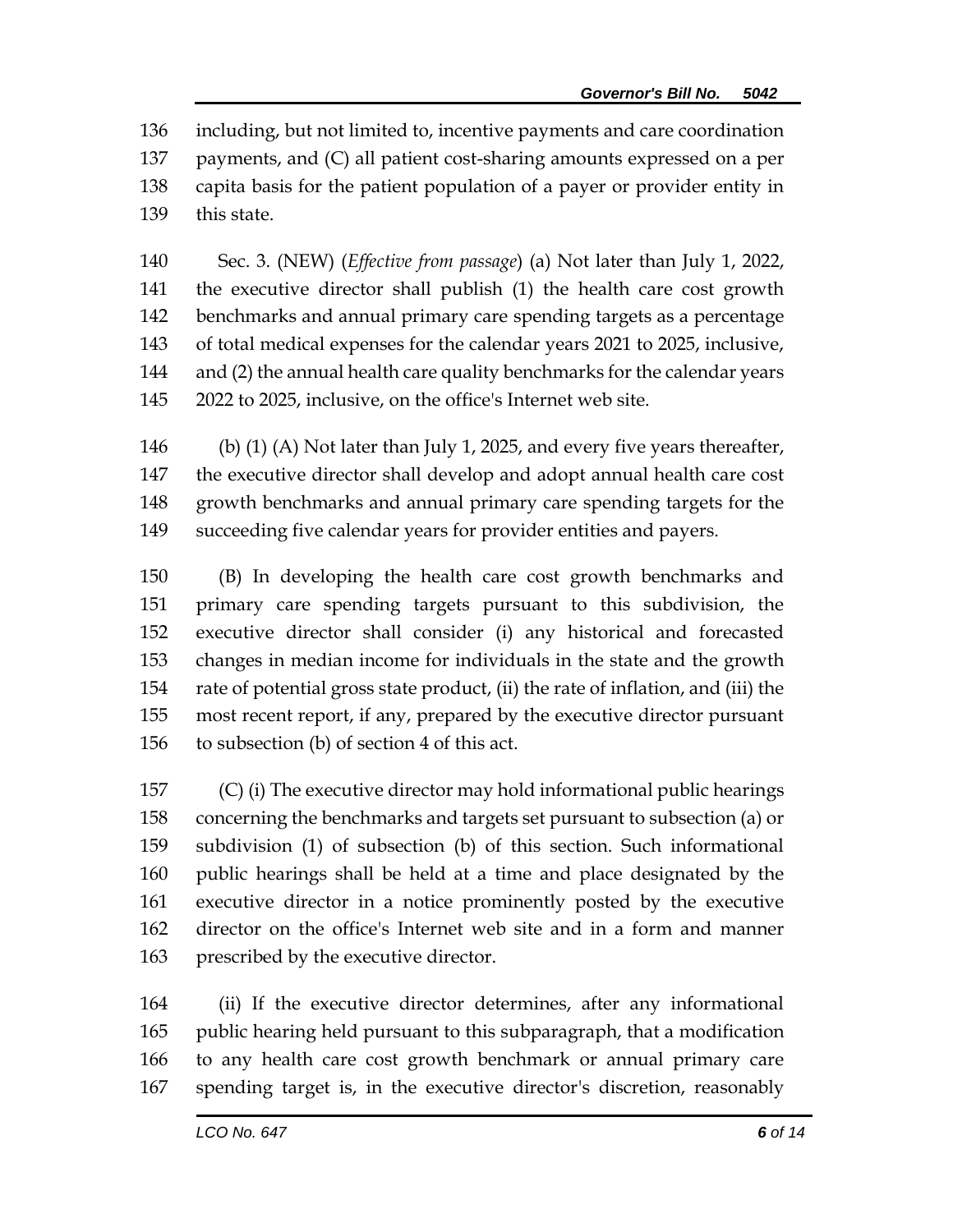warranted, the executive director may modify such benchmark or target.

 (iii) If the executive director determines that the rate of inflation requires modification of any health care cost growth benchmark adopted under this section, the executive director may modify such benchmark. In such event, the executive director shall not be required to hold an informational public hearing concerning such modified health care cost growth benchmark.

 (D) The executive director shall post each adopted health care cost growth benchmark and annual primary care spending target on the office's Internet web site.

 (2) (A) Not later than July 1, 2025, and every five years thereafter, the executive director shall develop and adopt annual health care quality benchmarks for the succeeding five calendar years for provider entities and payers.

 (B) In developing annual health care quality benchmarks pursuant to this subdivision, the executive director shall consider (i) quality measures endorsed by nationally recognized organizations, including, but not limited to, the National Quality Forum, the National Committee 187 for Quality Assurance, the Centers for Medicare and Medicaid Services, the Centers for Disease Control, the Joint Commission and expert organizations that develop health equity measures, and (ii) measures that: (I) Concern health outcomes, overutilization, underutilization and patient safety, (II) meet standards of patient-centeredness and ensure consideration of differences in preferences and clinical characteristics within patient subpopulations, and (III) concern community health or population health.

 (C) (i) The executive director may hold informational public hearings concerning the quality measures the executive director proposes to adopt as health care quality benchmarks. Such informational public hearings shall be held at a time and place designated by the executive director in a notice prominently posted by the executive director on the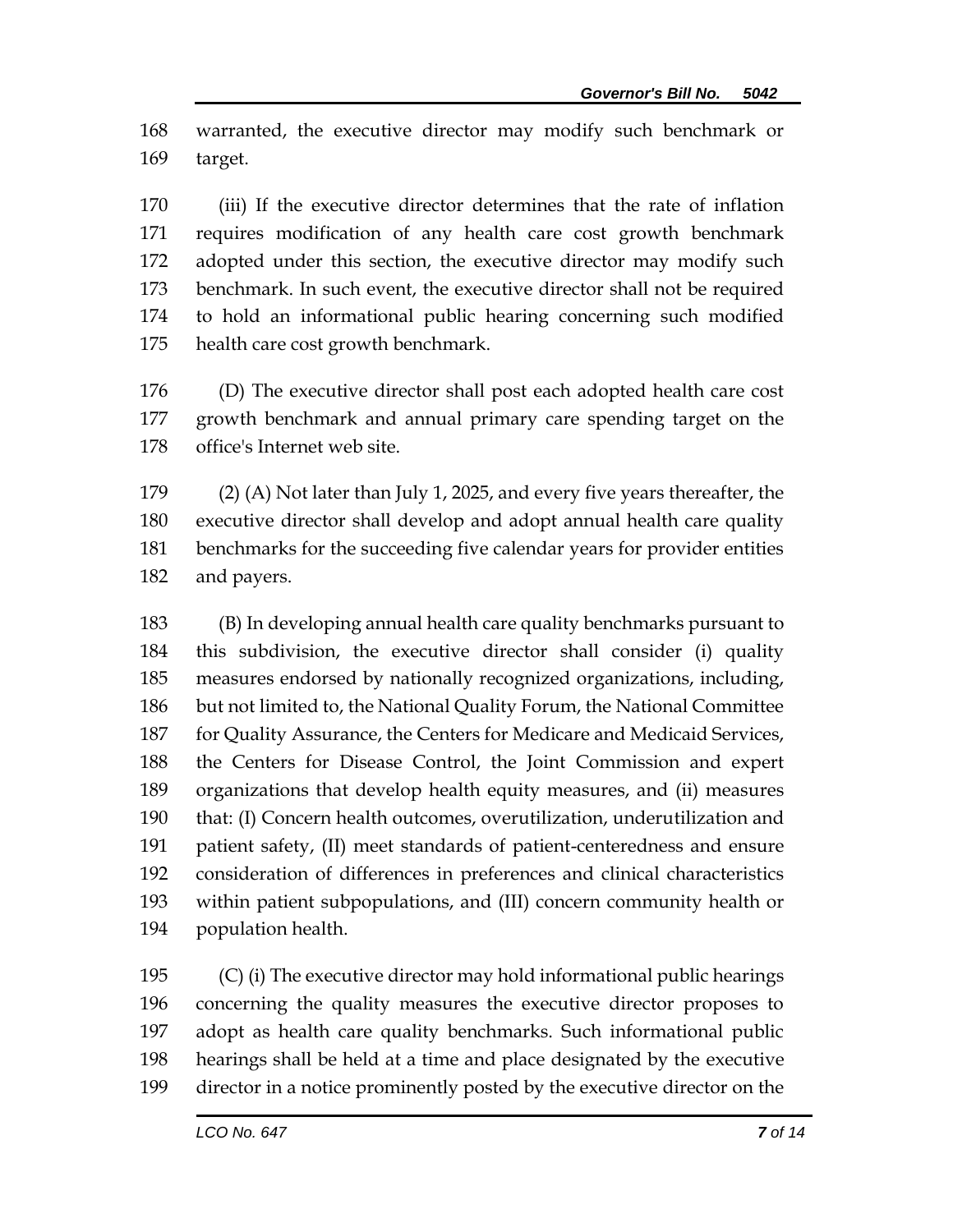office's Internet web site and in a form and manner prescribed by the executive director.

 (ii) If the executive director determines, after any informational public hearing held pursuant to this subparagraph, that modifications to any quality benchmarks are, in the executive director's discretion, reasonably warranted, the executive director may modify such quality benchmarks. The executive director shall not be required to hold an additional informational public hearing concerning such modified quality benchmarks.

 (D) The executive director shall post each adopted health care quality benchmark on the office's Internet web site.

 (c) The executive director may enter into such contractual agreements as may be necessary to carry out the purposes of this section, including, but not limited to, contractual agreements with actuarial, economic and other experts and consultants.

 Sec. 4. (NEW) (*Effective from passage*) (a) Not later than August 15, 2022, and annually thereafter, each payer shall report to the executive director, in a form and manner prescribed by the executive director, for the preceding or prior years, if the executive director so requests based on material changes to data previously submitted, aggregated data, including aggregated self-funded data as applicable, necessary for the executive director to calculate total health care expenditures, primary care spending as a percentage of total medical expenses and net cost of private health insurance. Each payer shall also disclose, as requested by the executive director, payer data required for adjusting total medical expense calculations to reflect changes in the patient population.

 (b) Not later than March 31, 2023, and annually thereafter, the executive director shall prepare and post on the office's Internet web 228 site, a report concerning the total health care expenditures utilizing the total aggregate medical expenses reported by payers pursuant to subsection (a) of this section, including, but not limited to, a breakdown of such population-adjusted total medical expenses by payer and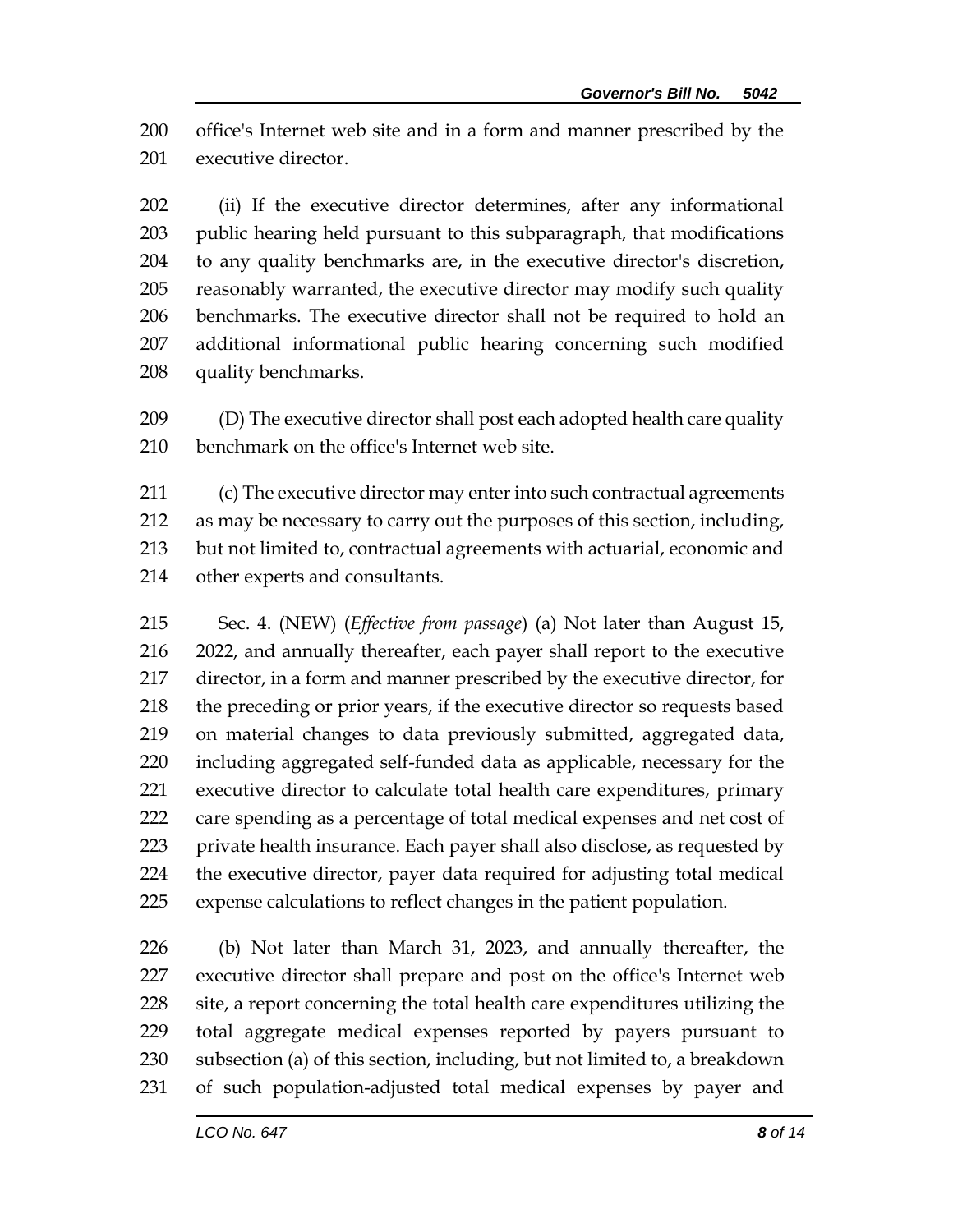provider entities. The report may include, but shall not be limited to, information regarding the following:

(1) Trends in major service category spending;

 (2) Primary care spending as a percentage of total medical expenses; and

 (3) The net cost of private health insurance by payer by market segment, including individual, small group, large group, self-insured, student and Medicare Advantage markets.

 (c) The executive director shall annually submit a request to the federal Centers for Medicare and Medicaid Services for the unadjusted total medical expenses of Connecticut residents.

243 (d) Not later than August 15, 2023, and annually thereafter, each payer or provider entity shall report to the executive director in a form and manner prescribed by the executive director, for the preceding year, and for prior years if the executive director so requests based on material changes to data previously submitted, on the health care quality benchmarks adopted pursuant to section 3 of this act.

 (e) Not later than March 31, 2024, and annually thereafter, the executive director shall prepare and post on the office's Internet web site, a report concerning health care quality benchmarks reported by payers and provider entities pursuant to subsection (d) of this section.

 (f) The executive director may enter into such contractual agreements as may be necessary to carry out the purposes of this section, including, but not limited to, contractual agreements with actuarial, economic and other experts and consultants.

 Sec. 5. (NEW) (*Effective from passage*) (a) (1) For each calendar year, beginning on January 1, 2023, the executive director shall identify, not later than May first of such calendar year, each payer or provider entity 260 that exceeded the health care cost growth benchmark or failed to meet the primary care spending target for the performance year. For each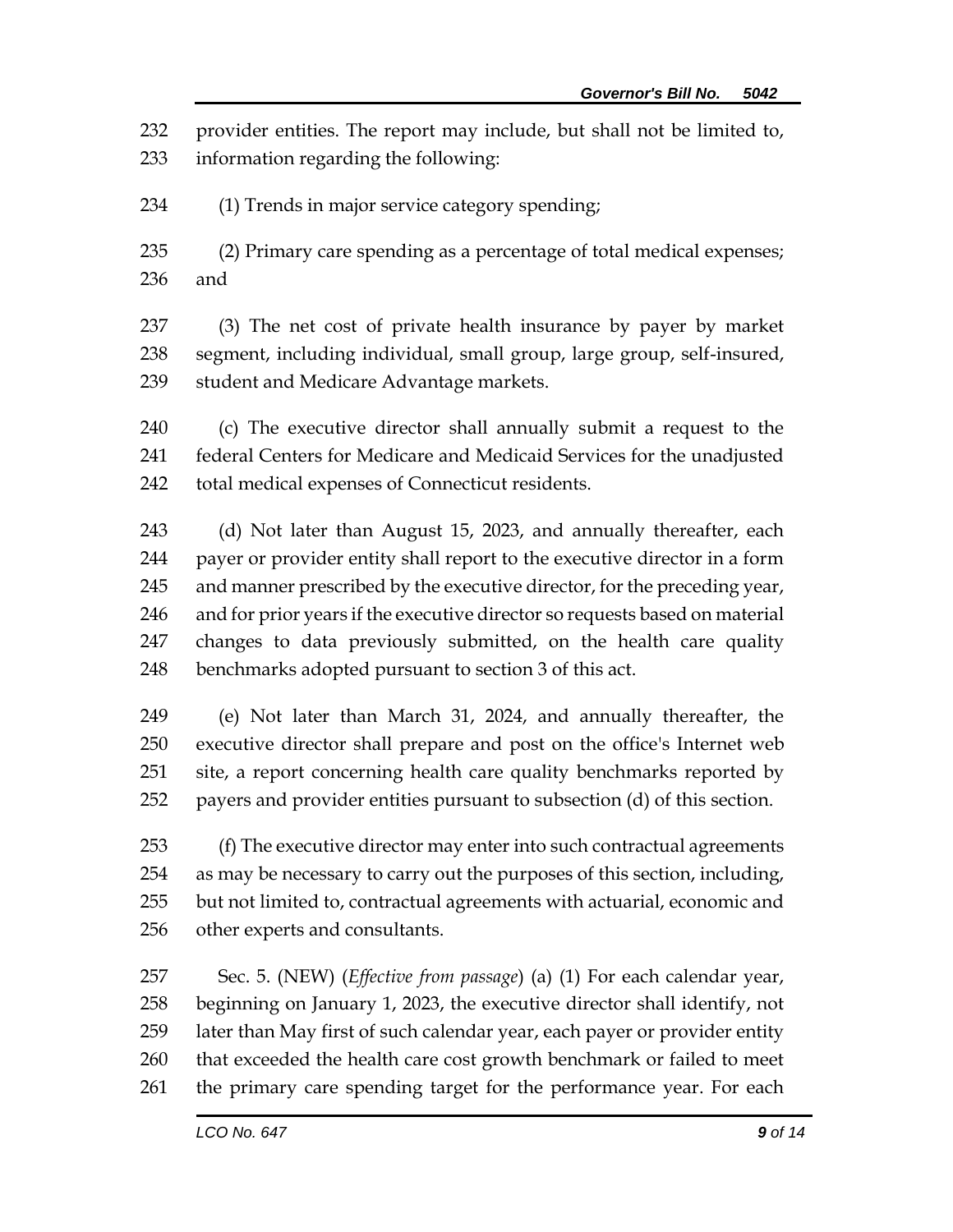calendar year beginning on or after January 1, 2024, the executive director shall identify, not later than May first of such calendar year, each payer or provider entity that failed to meet the health care quality benchmarks for the performance year.

 (2) Not later than thirty days after the executive director identifies each payer or provider entity pursuant to subsection (a) of this section, 268 the executive director shall send a notice to each such payer or provider entity. Such notice shall be in a form and manner prescribed by the executive director, and shall disclose to each such payer or provider entity:

 (A) That the executive director has identified such payer or provider entity pursuant to subdivision (1) of this subsection; and

 (B) The factual basis for the executive director's identification of such payer or provider entity pursuant to subdivision (1) of this subsection.

 (b) (1) For each calendar year beginning on and after January 1, 2023, 277 if the executive director determines that the annual percentage change in total health care expenditures for the performance year exceeded the health care cost growth benchmark for such year, the executive director shall identify, not later than May first of such calendar year, any other entity that significantly contributed to exceeding such benchmark. Each identification shall be based on:

 (A) The report, if any, prepared by the executive director pursuant to subsection (b) of section 4 of this act for such calendar year;

 (B) The report filed pursuant to section 38a-479ppp of the general statutes for such calendar year;

 (C) The information and data reported to the office pursuant to subsection (d) of section 19a-754b of the general statutes for such calendar year;

 (D) Information obtained from the all-payer claims database established under section 19a-755a of the general statutes; and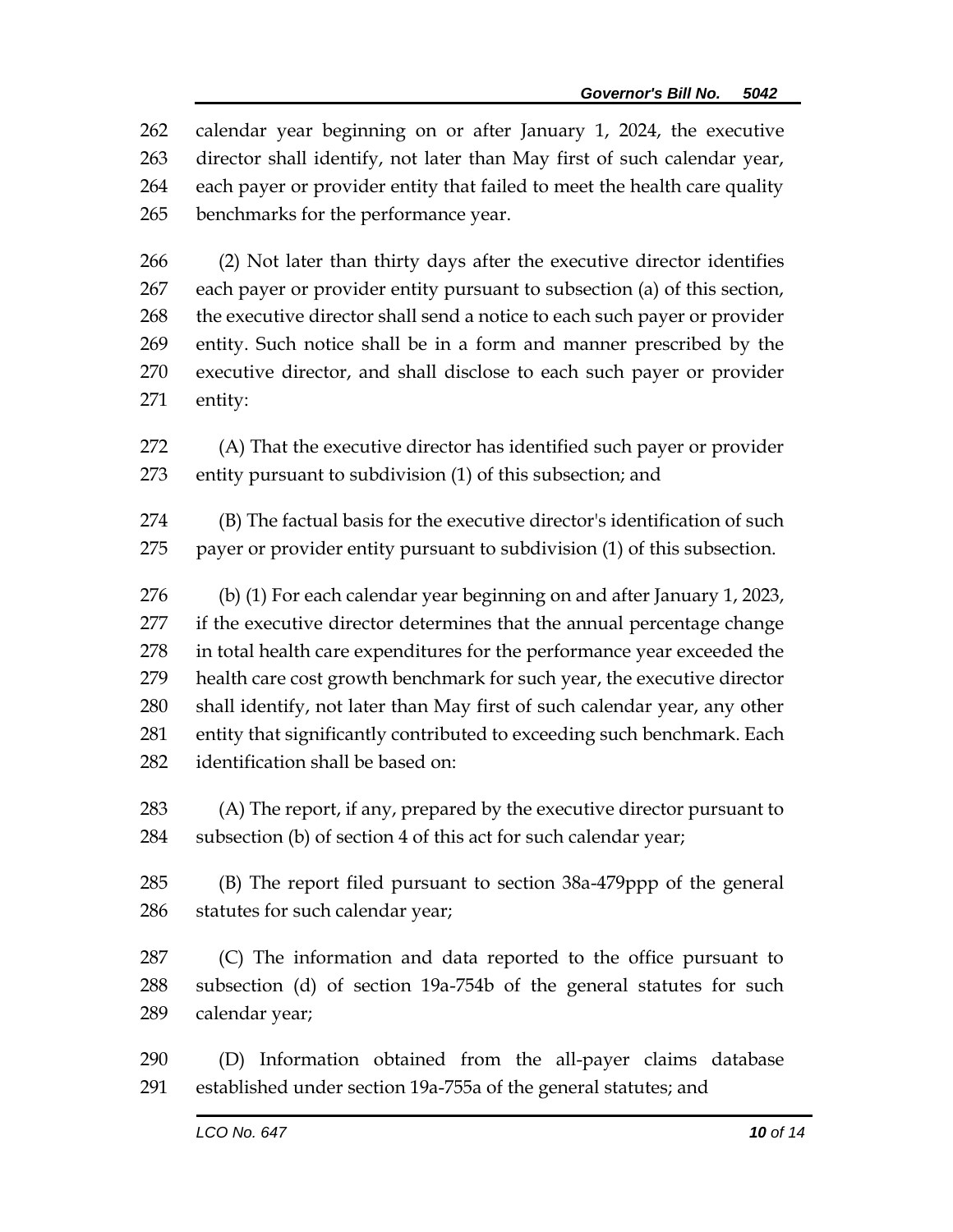(E) Any other information that the executive director, in the executive director's discretion, deems relevant for the purposes of this section.

 (2) The executive director shall account for costs, net of rebates and discounts, when identifying other entities pursuant to this section.

 Sec. 6. (NEW) (*Effective from passage*) (a) (1) Not later than June 30, 2023, and annually thereafter, the executive director shall hold an informational public hearing to compare the growth in total health care expenditures in the performance year to the health care cost growth benchmark established pursuant to section 3 of this act for such year. Such hearing shall involve an examination of:

 (A) The report, if any, most recently prepared by the executive director pursuant to subsection (b) of section 4 of this act;

 (B) The expenditures of provider entities and payers, including, but not limited to, health care cost trends, primary care spending as a percentage of total medical expenses and the factors contributing to such costs and expenditures; and

 (C) Any other matters that the executive director, in the executive director's discretion, deems relevant for the purposes of this section.

 (2) The executive director may require any payer or provider entity that, for the performance year, is found to be a significant contributor to health care cost growth in the state or has failed to meet the primary care spending target, to participate in such hearing. Each such payer or provider entity that is required to participate in such hearing shall provide testimony on issues identified by the executive director and provide additional information on actions taken to reduce such payer's or entity's contribution to future state-wide health care costs and expenditures or to increase such payer's or provider entity's primary care spending as a percentage of total medical expenses.

 (3) The executive director may require that any other entity that is found to be a significant contributor to health care cost growth in this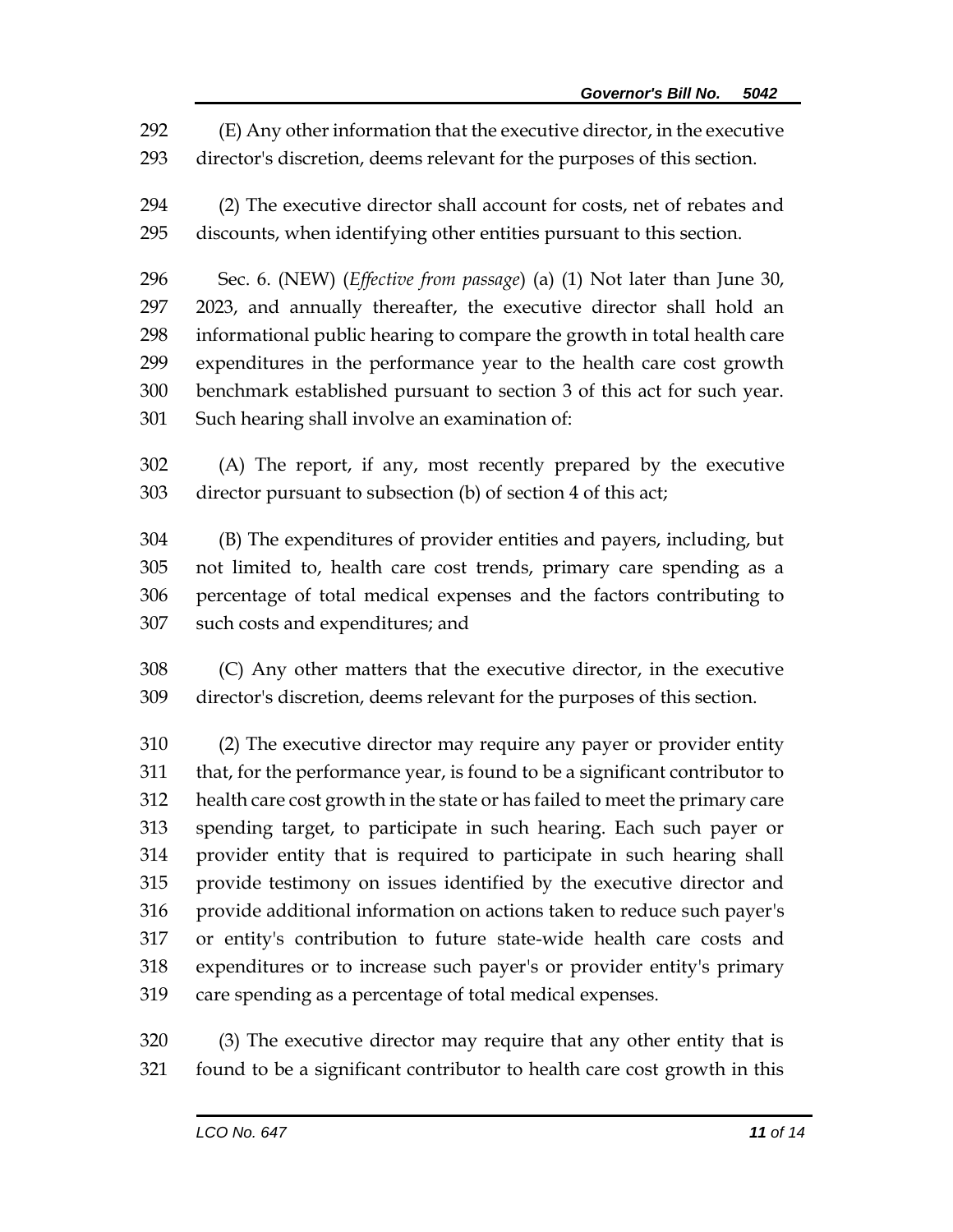state during the performance year participate in such hearing. Any other entity that is required to participate in such hearing shall provide testimony on issues identified by the executive director and provide additional information on actions taken to reduce such other entity's contribution to future state-wide health care costs. If such other entity is a drug manufacturer, and the executive director requires that such drug manufacturer participate in such hearing with respect to a specific drug or class of drugs, such hearing may, to the extent possible, include representatives from at least one brand-name manufacturer, one generic manufacturer and one innovator company that is less than ten years old.

 (4) Not later than October 15, 2023, and annually thereafter, the executive director shall prepare and submit a report, in accordance with section 11-4a of the general statutes, to the joint standing committees of the General Assembly having cognizance of matters relating to insurance and public health. Such report shall be based on the executive director's analysis of the information submitted during the most recent informational public hearing conducted pursuant to this subsection and any other information that the executive director, in the executive director's discretion, deems relevant for the purposes of this section, and shall:

 (A) Describe health care spending trends in this state, including, but not limited to, trends in primary care spending as a percentage of total medical expense, and the factors underlying such trends; and

 (B) Disclose the executive director's recommendations, if any, concerning strategies to increase the efficiency of the state's health care system, including, but not limited to, any recommended legislation concerning the state's health care system.

 (b) (1) Not later than June 30, 2024, and annually thereafter, the executive director shall hold an informational public hearing to compare the performance of payers and provider entities in the performance year to the quality benchmarks established for such year pursuant to section 3 of this act. Such hearing shall include an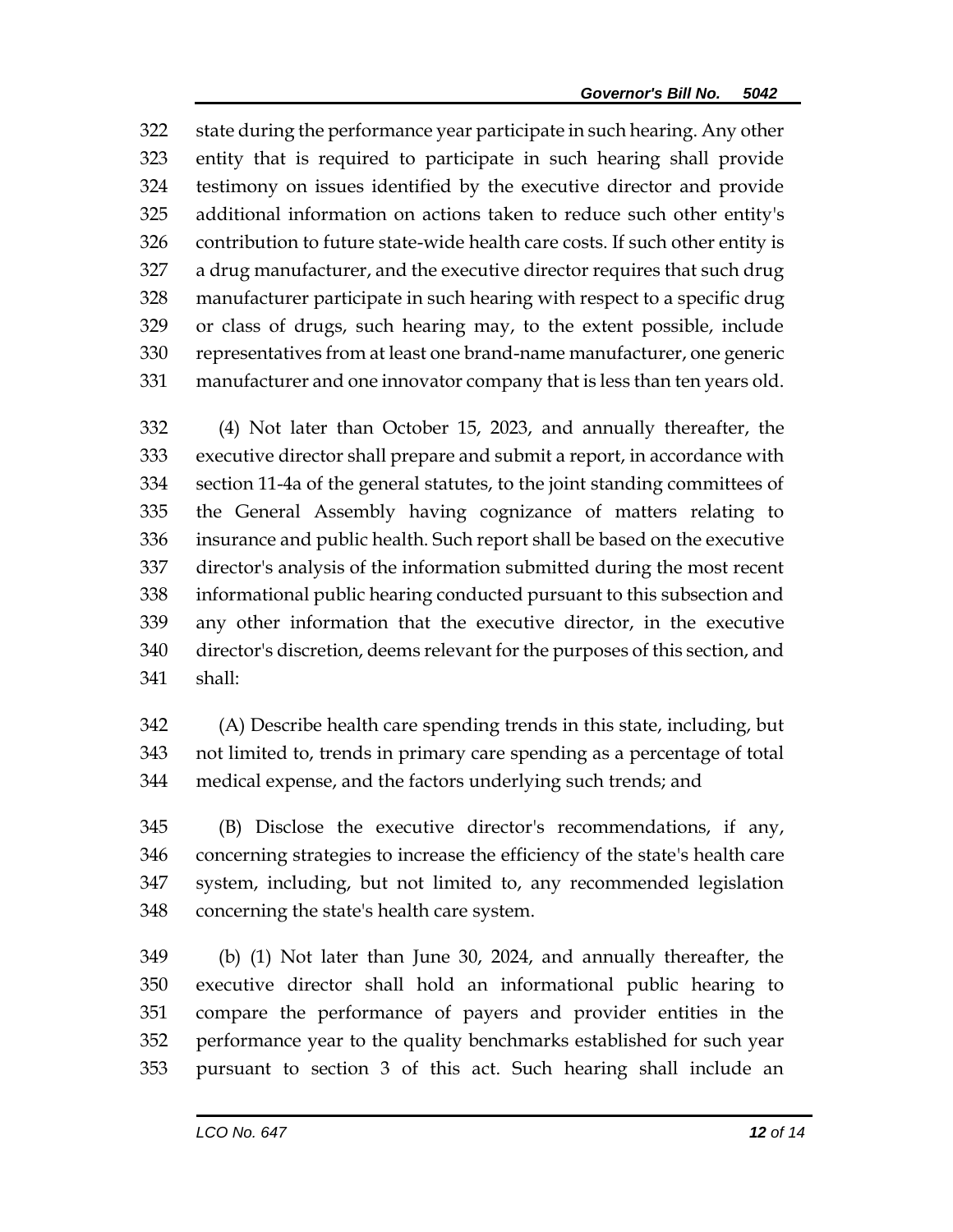examination of:

- (A) The report, if any, most recently prepared by the executive director pursuant to subsection (e) of section 4 of this act; and
- (B) Any other matters that the executive director, in the executive director's discretion, deems relevant for the purposes of this section.
- (2) The executive director may require any payer or provider entity that failed to meet any health care quality benchmarks in this state during the performance year to participate in such hearing. Each such payer or provider entity that is required to participate in such hearing shall provide testimony on issues identified by the executive director and provide additional information on actions taken to improve such payer's or provider entity's quality benchmark performance.

 (3) Not later than October 15, 2024, and annually thereafter, the executive director shall prepare and submit a report, in accordance with section 11-4a of the general statutes, to the joint standing committees of the General Assembly having cognizance of matters relating to insurance and public health. Such report shall be based on the executive director's analysis of the information submitted during the most recent informational public hearing conducted pursuant to this subsection and any other information that the executive director, in the executive director's discretion, deems relevant for the purposes of this section, and shall:

 (A) Describe health care quality trends in this state and the factors underlying such trends; and

- (B) Disclose the executive director's recommendations, if any, concerning strategies to improve the quality of the state's health care system, including, but not limited to, any recommended legislation concerning the state's health care system.
- Sec. 7. (NEW) (*Effective from passage*) The executive director may adopt regulations, in accordance with chapter 54 of the general statutes,